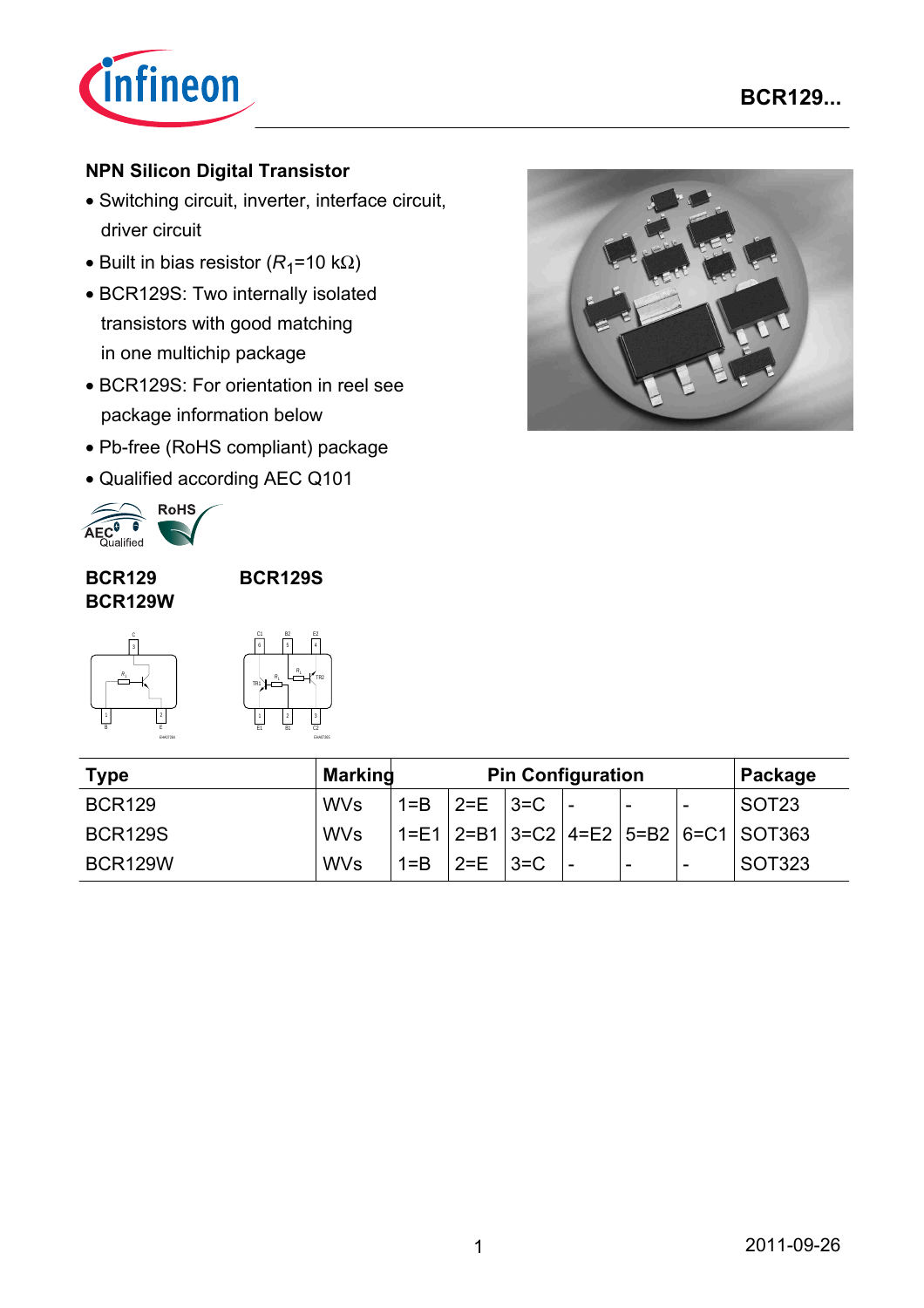

#### **Maximum Ratings**

BCR129W

| <b>Parameter</b>                         | <b>Symbol</b>       | <b>Value</b> | <b>Unit</b> |  |
|------------------------------------------|---------------------|--------------|-------------|--|
| Collector-emitter voltage                | $V_{CEQ}$           | 50           | $\vee$      |  |
| Collector-base voltage                   | $V_{\text{CBO}}$    | 50           |             |  |
| Input forward voltage                    | $V_{i(fwd)}$        | 40           |             |  |
| Input reverse voltage                    | $V_{i(rev)}$        | 5            |             |  |
| Collector current                        | $I_{\rm C}$         | 100          | mA          |  |
| Total power dissipation-                 | $P_{\text{tot}}$    |              | mW          |  |
| BCR129, $T_S \le 102^{\circ}$ C          |                     | 200          |             |  |
| BCR129S, $T_S \le 115^{\circ}$ C         |                     | 250          |             |  |
| BCR129W, $T_S \le 124$ °C                |                     | 250          |             |  |
| Junction temperature                     | $T_i$               | 150          | $^{\circ}C$ |  |
| Storage temperature                      | $\tau_{\text{sta}}$ | $-65150$     |             |  |
| <b>Thermal Resistance</b>                |                     |              |             |  |
| <b>Parameter</b>                         | <b>Symbol</b>       | <b>Value</b> | <b>Unit</b> |  |
| Junction - soldering point <sup>1)</sup> | $R_{thJS}$          |              | K/W         |  |
| <b>BCR129</b>                            |                     | $\leq 240$   |             |  |
| <b>BCR129S</b>                           |                     | $\leq 140$   |             |  |

1For calculation of *R*thJA please refer to Application Note AN077 (Thermal Resistance Calculation)

≤ 105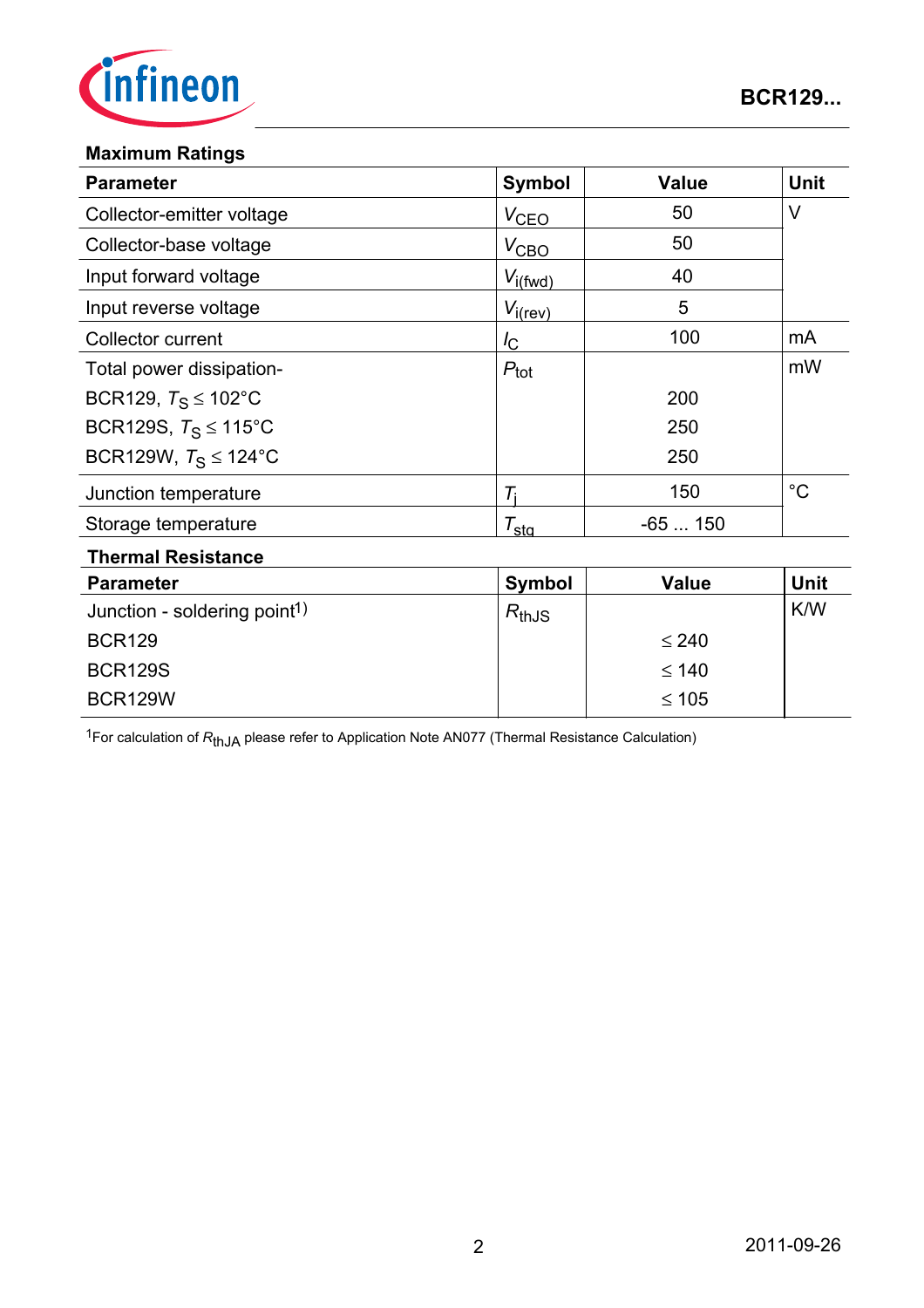

| $\frac{1}{4}$<br>Lo O, annous unionwide opeemice<br><b>Parameter</b> | <b>Symbol</b>    |                | <b>Unit</b> |      |                |
|----------------------------------------------------------------------|------------------|----------------|-------------|------|----------------|
|                                                                      |                  | min.           | typ.        | max. |                |
| <b>DC Characteristics</b>                                            |                  |                |             |      |                |
| Collector-emitter breakdown voltage                                  | $V_{(BR)CEO}$    | 50             |             |      | $\vee$         |
| $I_C$ = 100 µA, $I_B$ = 0                                            |                  |                |             |      |                |
| Collector-base breakdown voltage                                     | $V_{(BR)CBO}$    | 50             |             |      |                |
| $I_C$ = 10 µA, $I_E$ = 0                                             |                  |                |             |      |                |
| Collector-base cutoff current                                        | $I_{\text{CBO}}$ |                |             | 100  | nA             |
| $V_{CB}$ = 40 V, $I_E$ = 0                                           |                  |                |             |      |                |
| Emitter-base cutoff current                                          | $I_{EBO}$        |                |             | 100  | nA             |
| $V_{EB} = 5 V, I_C = 0$                                              |                  |                |             |      |                |
| DC current gain <sup>1)</sup>                                        | $h_{FE}$         | 120            |             | 630  | $\overline{a}$ |
| $I_C = 5$ mA, $V_{CE} = 5$ V                                         |                  |                |             |      |                |
| Collector-emitter saturation voltage <sup>1)</sup>                   | $V_{CEsat}$      |                |             | 0.3  | $\vee$         |
| $I_{\rm C}$ = 10 mA, $I_{\rm B}$ = 0.5 mA                            |                  |                |             |      |                |
| Input off voltage                                                    | $V_{i(off)}$     | 0.4            |             | 1    |                |
| $I_{\rm C}$ = 100 µA, $V_{\rm CE}$ = 5 V                             |                  |                |             |      |                |
| Input on voltage                                                     | $V_{i(0n)}$      | 0.5            |             | 1.1  |                |
| $I_{\rm C}$ = 2 mA, $V_{\rm CE}$ = 0.3 V                             |                  |                |             |      |                |
| Input resistor                                                       | $R_1$            | $\overline{7}$ | 10          | 13   | $k\Omega$      |
| <b>AC Characteristics</b>                                            |                  |                |             |      |                |
| <b>Transition frequency</b>                                          | $f_{\mathsf{T}}$ |                | 150         |      | <b>MHz</b>     |
| $I_{\text{C}}$ = 10 mA, $V_{\text{CE}}$ = 5 V, $f$ = 100 MHz         |                  |                |             |      |                |
| Collector-base capacitance                                           | $C_{cb}$         |                | 3           |      | pF             |
| $V_{\text{CB}}$ = 10 V, $f$ = 1 MHz                                  |                  |                |             |      |                |

## **Electrical Characteristics** at  $T_A = 25^{\circ}$ C, unless otherwise specified

1Pulse test:  $t < 300 \mu s$ ; D < 2%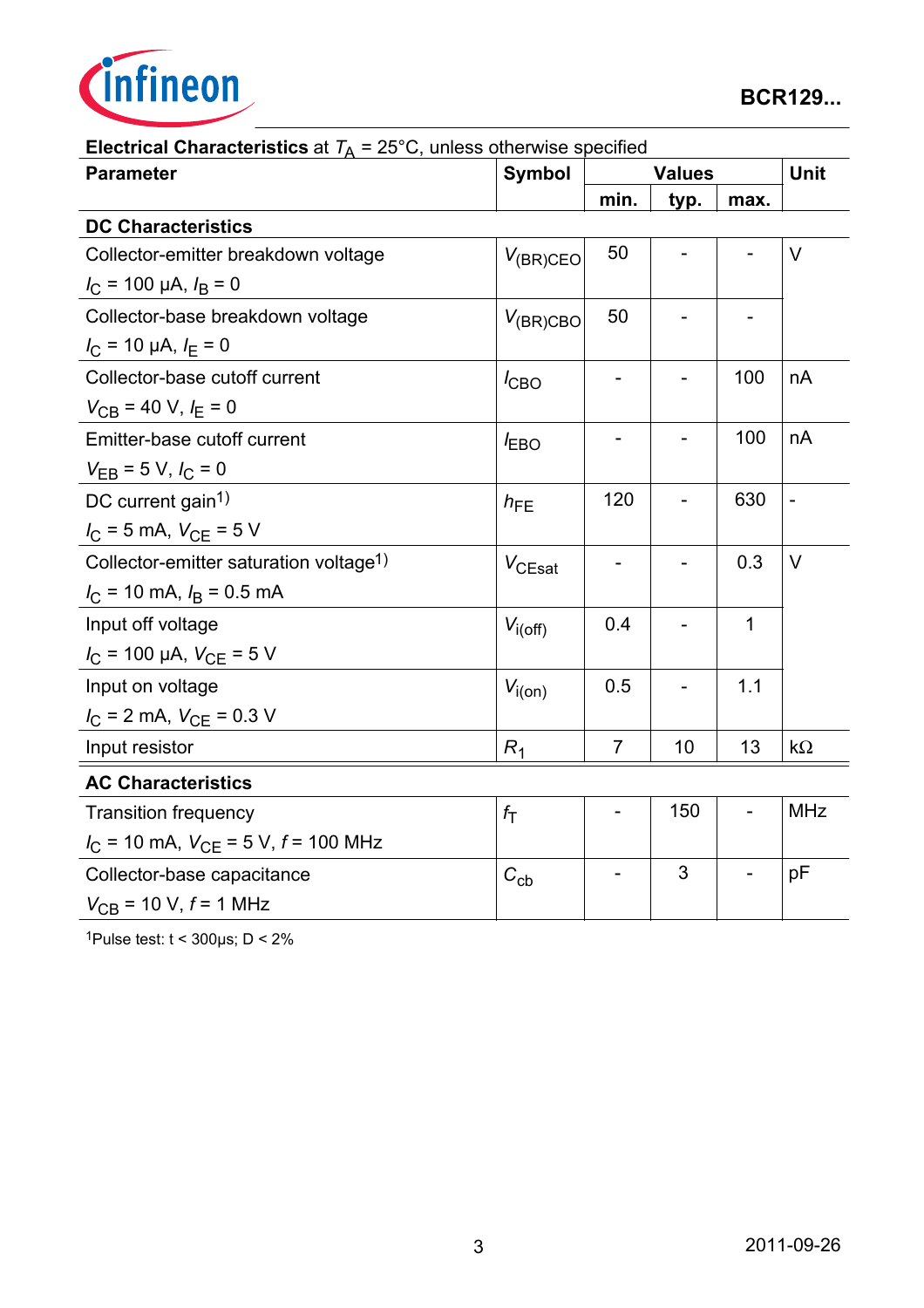

# **DC current gain**  $h_{FE} = f(l_C)$

*V*<sub>CE</sub> = 5 V (common emitter configuration)



**Input on Voltage** *Vi* (on) = ƒ(*I*C) *V*<sub>CE</sub> = 0.3V (common emitter configuration)



## **Collector-emitter saturation voltage**

 $V_{\text{CEsat}} = f(I_{\text{C}}), I_{\text{C}}/I_{\text{B}} = 20$ 



**Input off voltage**  $V_{i(off)} = f(I_C)$ *V*<sub>CE</sub> = 5V (common emitter configuration)

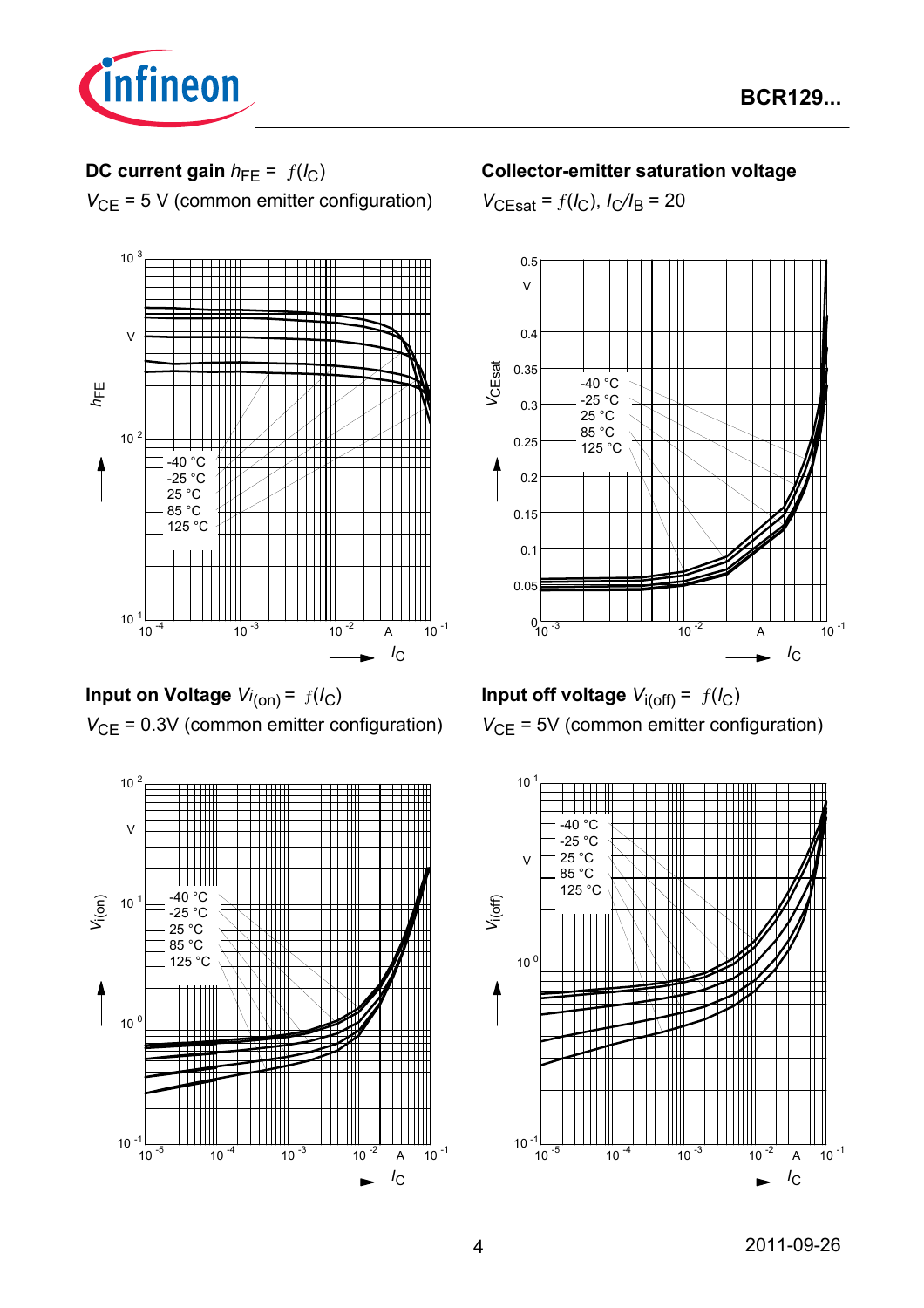

**Total power dissipation**  $P_{\text{tot}} = f(T_S)$ BCR129



**Total power dissipation**  $P_{\text{tot}} = f(T_S)$ BCR129W



# **Total power dissipation**  $P_{\text{tot}} = f(T_S)$ BCR129S



**Permissible Pulse Load**  $R_{th,JS} = f(t_p)$ BCR129

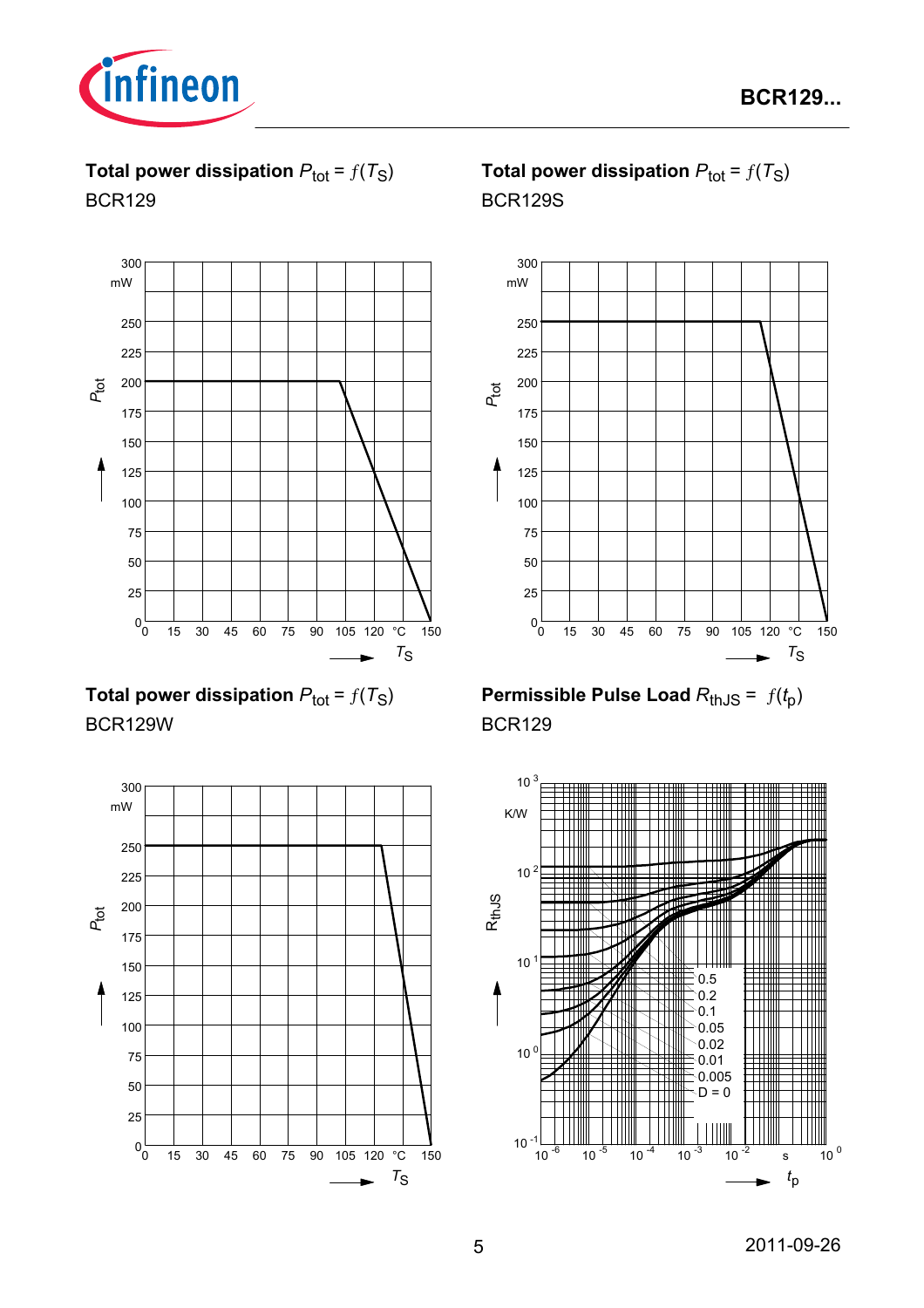

#### **Permissible Pulse Load**



## **Permissible Pulse Load**





## **Permissible Puls Load**  $R_{thJS} = f(t_p)$ BCR129S



**Permissible Puls Load**  $R_{thJS} = f(t_p)$ BCR129W

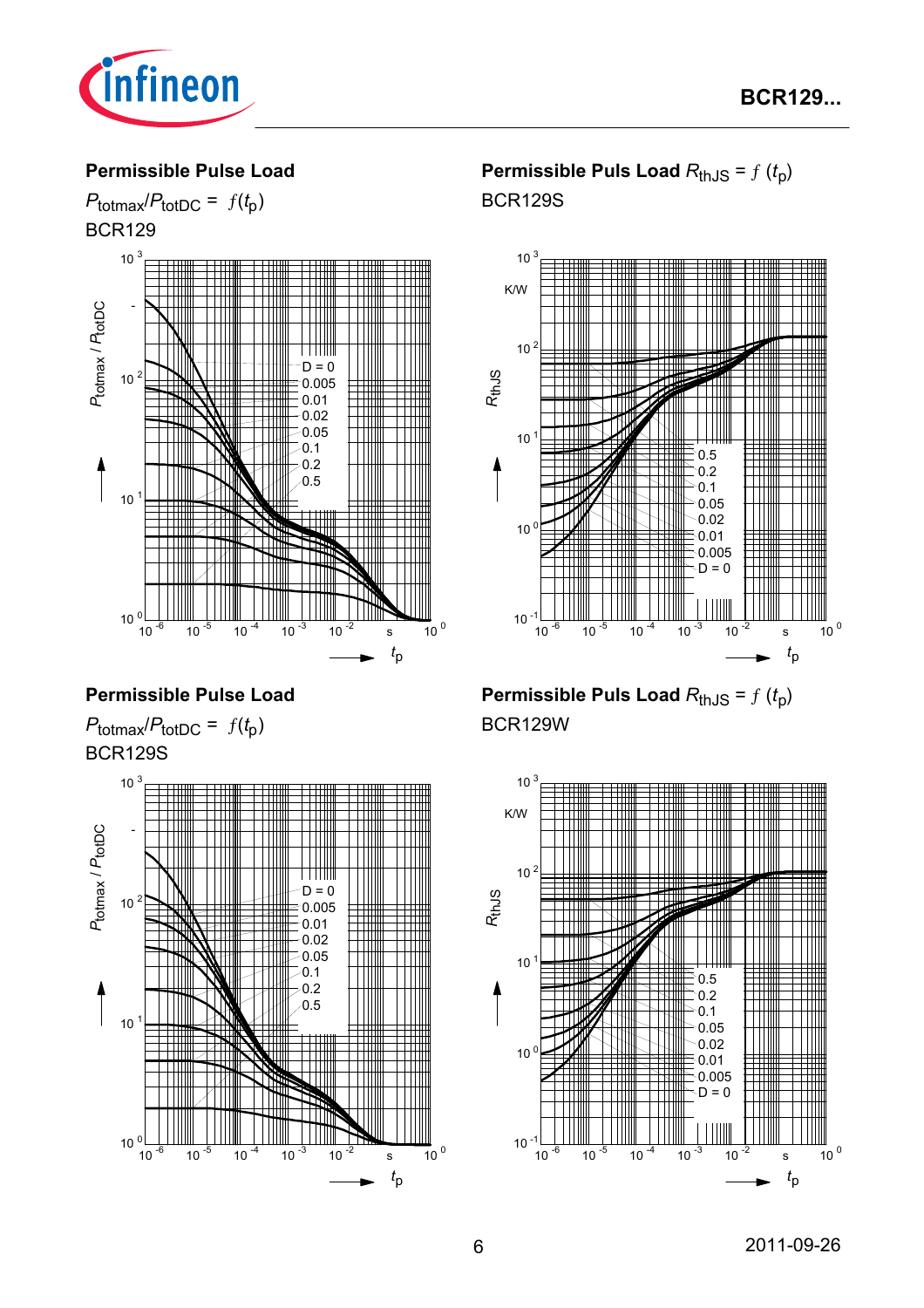

## **Permissible Pulse Load**

 $P_{\text{totmax}}/P_{\text{totDC}} = f(t_p)$ BCR129W  $10^{3}$ *P*totDC - *P*totmax /  $D = 0$  $10<sup>2</sup>$ 0.005 0.01 0.02 0.05  $0.1$ 0.2 0.5 $\vert$  $10<sup>1</sup>$ łШ  $10^{0}$ <br> $10^{1}$  $10^{-6}$   $10^{-5}$   $10^{-4}$   $10^{-3}$   $10^{-2}$  s  $10^{0}$ *t*p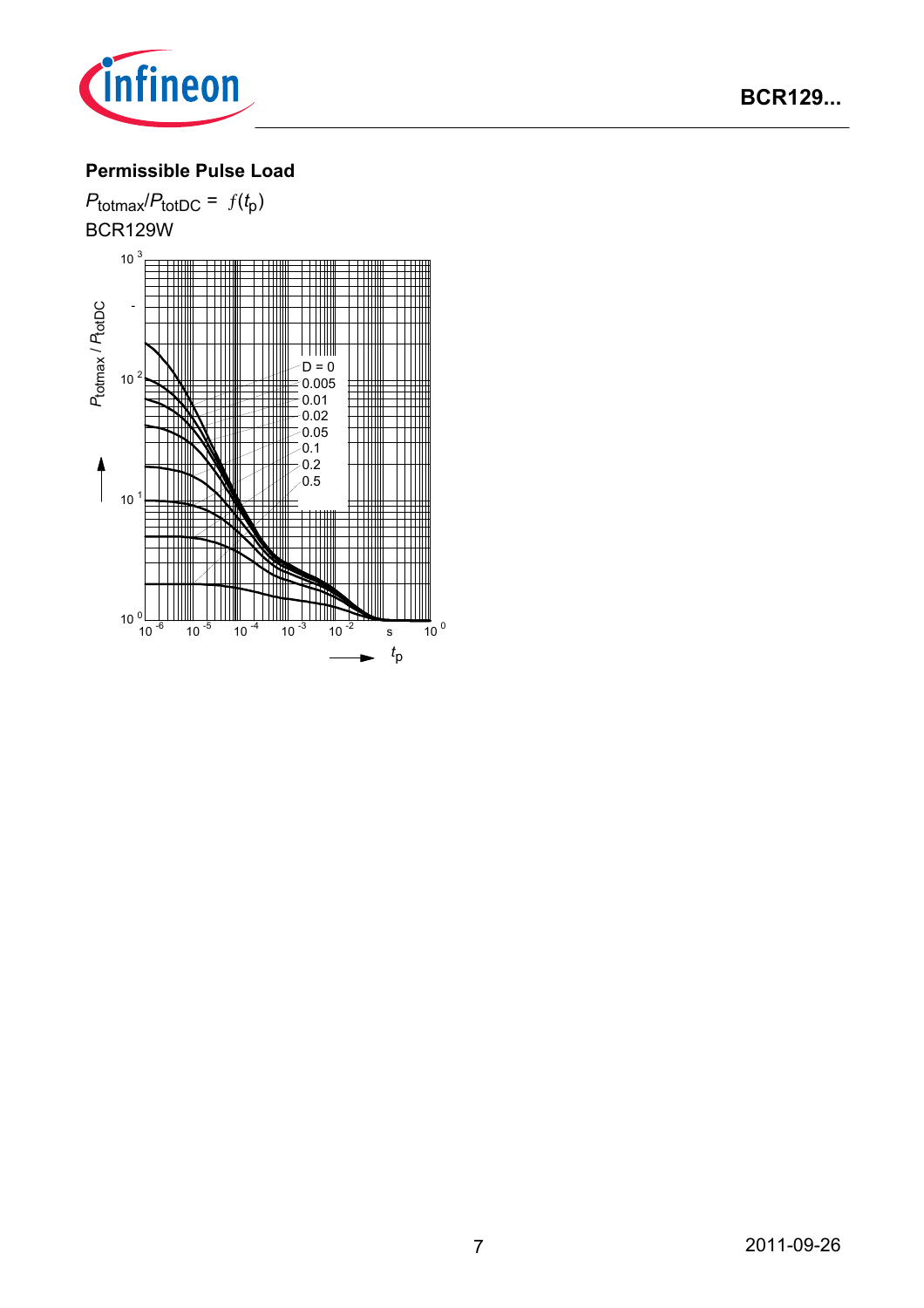

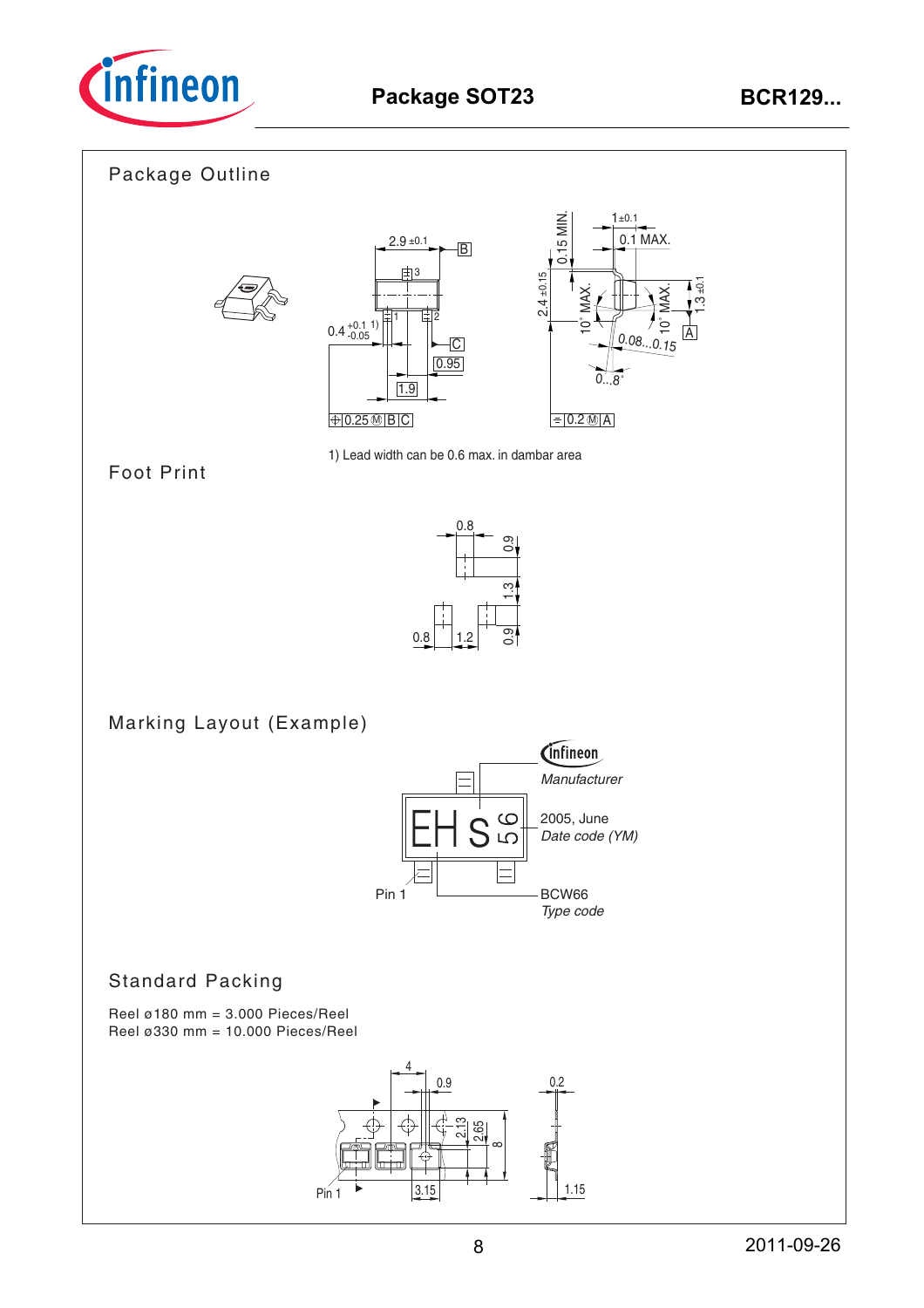

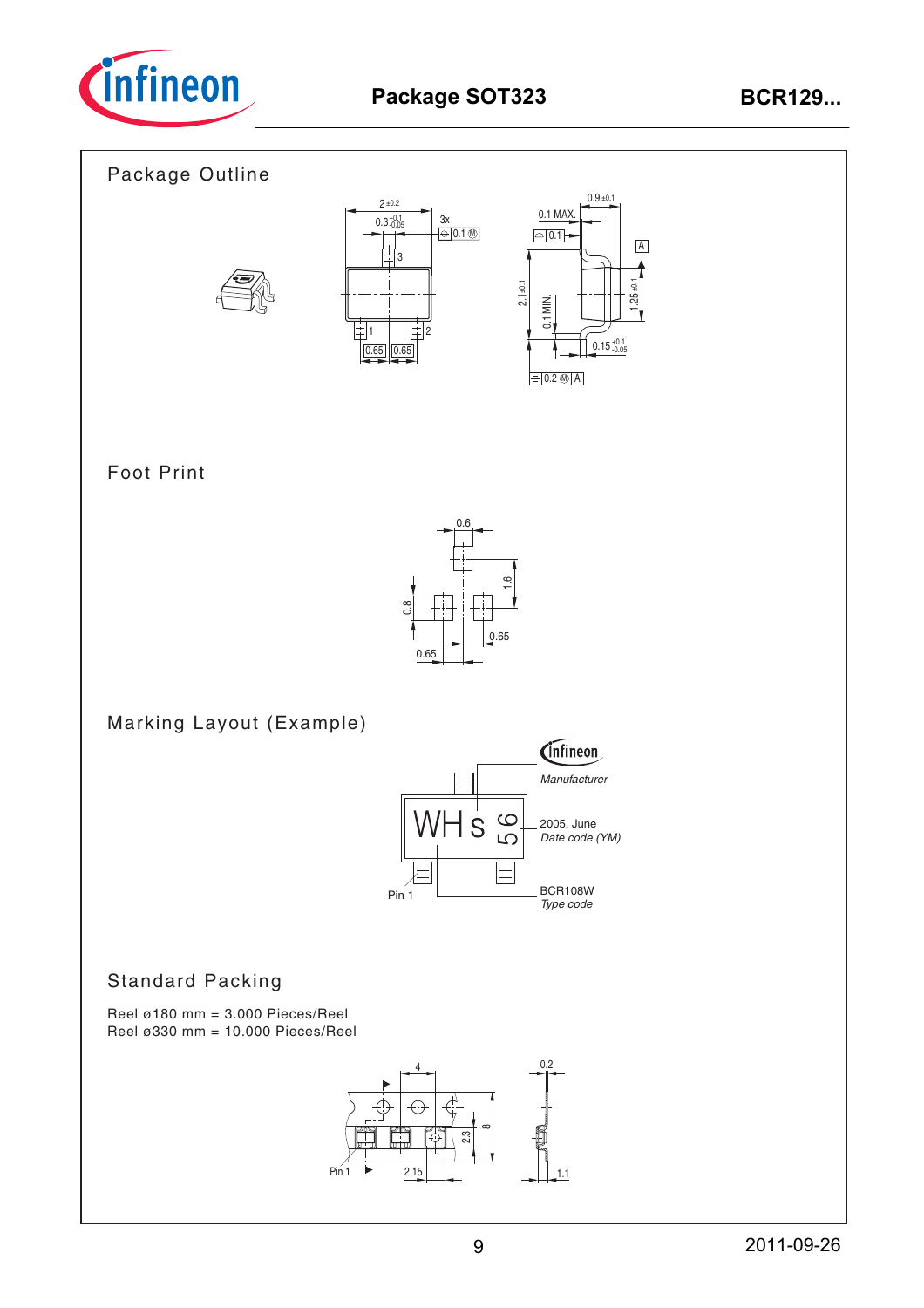